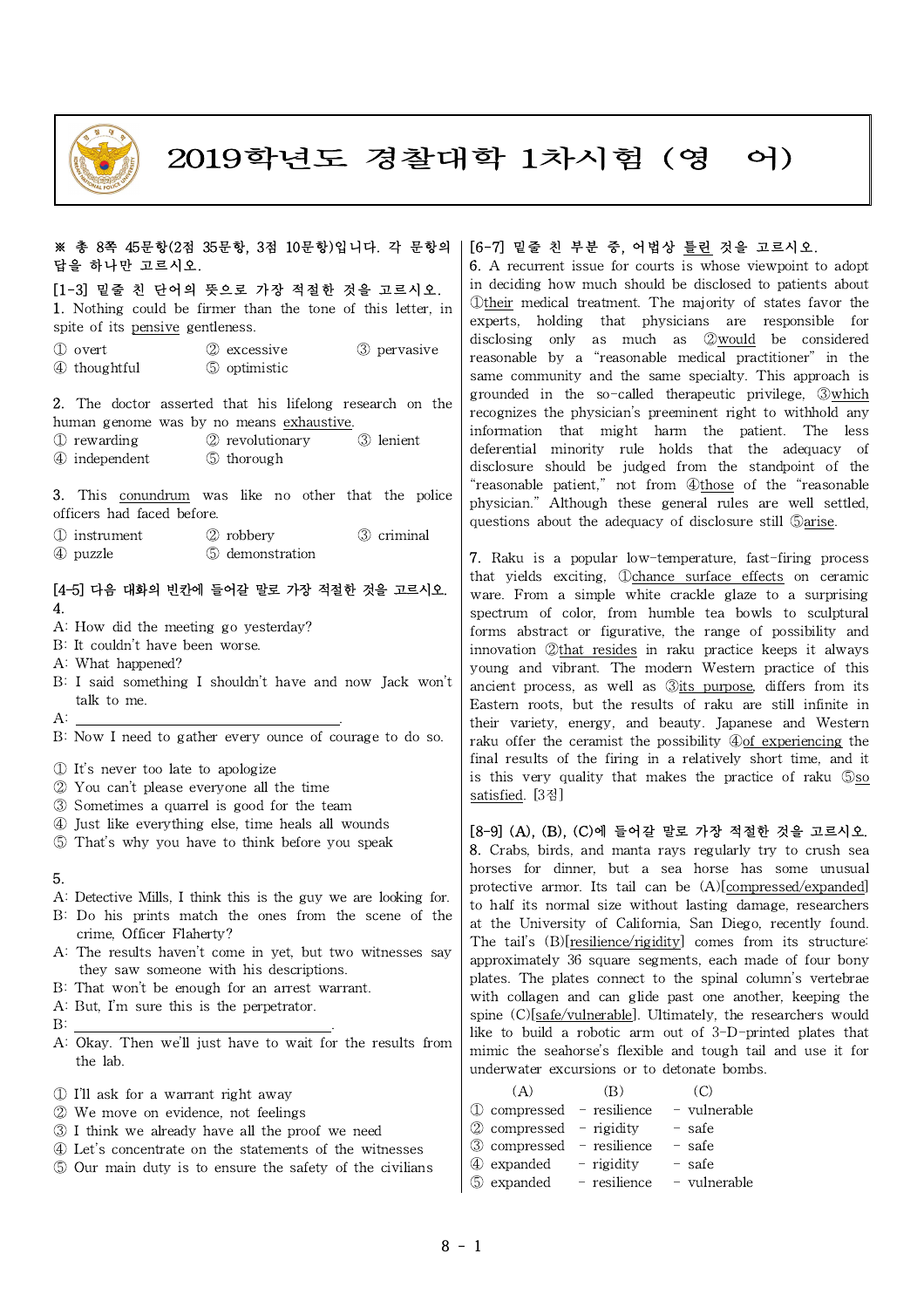9. Studies of priming effects have yielded discoveries that (A)[confirm/threaten] our self-image as conscious and autonomous authors of our judgments and our choices. For instance, most of us think of voting as a deliberate act that reflects our values and our assessments of policies and is not influenced by (B)[consensus/irrelevancies]. Our vote should not be affected by the location of the polling station, for example, but it is. A study of voting patterns in precincts of Arizona in 2000 showed that the support for propositions to increase the funding of schools was significantly greater when the polling station was in a school than when it was in a nearby location. A separate experiment showed that exposing people to images of classrooms and school lockers also (C)[increased/minimized] the tendency of participants to support a school initiative. The effect of the images was larger than the difference between parents and other voters. [3점]

| (A)        | (B)                                    |             |
|------------|----------------------------------------|-------------|
| 1 confirm  | - consensus                            | - minimized |
| ② confirm  | - consensus - increased                |             |
| ③ confirm  | - irrelevancies - minimized            |             |
| 4 threaten | - irrelevancies - increased            |             |
|            | 5 threaten - irrelevancies - minimized |             |

## [10-12] 밑줄 친 부분 중, 문맥상 낱말의 쓰임이 적절하지 않은 것을 고르시오.

10. Think of a "discovery" as an act that moves the arrival of information from a later point in time to an earlier time. The discovery's value does not ①equal the value of the information discovered but rather the value of having the information available earlier than it otherwise would have been. A scientist or a mathematician may show great skill by being the first to find a solution that has ②eluded many others; yet if the problem would soon have been solved anyway, then the work probably has not much ③benefited the world. There *are* cases in which having a solution even slightly sooner is immensely valuable, but this is most plausible when the solution is immediately put to use, either being ④deployed for some practical end or serving as a foundation to further theoretical work. And in the latter case, where a solution is immediately used only in the sense of serving as a building block for further theorizing, there is great value in obtaining a solution slightly 5later only if the further work it enables is itself both important and urgent.

11. We are committed to reason. If we are asking a question, evaluating possible answers, and trying to persuade others of the value of those answers, then we are reasoning, and therefore have tacitly signed on to the ①validity of reason. We are also committed to whatever conclusions follow from the careful application of reason, such as the theorems of mathematics and logic. Though we cannot logically ②prove anything about the physical world, we are entitled to have confidence in certain beliefs about it. The application of reason and observation to discover ③steadfast generalizations about the world is what we call science. The progress of science, with its dazzling success at explaining and manipulating the world, shows that knowledge of the universe is ④possible, albeit always probabilistic and subject

to revision. Science is thus a paradigm for how we ought to gain knowledge  $-$  not the particular methods or institutions of science but its value system, namely to seek to explain the world, to evaluate candidate explanations **Sobjectively**, and to be cognizant of the tentativeness and uncertainty of our understanding at any time.

12. On a boat off Costa Rica, a biologist uses pliers from a Swiss army knife to try to extract a plastic straw from a sea turtle's nostril. The turtle ①writhes in agony, bleeding profusely. For eight painful minutes the YouTube video ticks on; it has ②logged more than 20 million views, even though it's so hard to watch. At the end the increasingly desperate biologists finally manage to ③dislodge a four-inch-long straw from the creature's nose. Raw scenes like this, which lay ④bare the toll of plastic on wildlife, have become familiar: The dead albatross, its stomach bursting with refuse. The turtle stuck in a six-pack ring, its shell ⑤unscathed from years of straining against the tough plastic. The seal snared in a discarded fishing net. Who is to blame? Take a good look in the mirror. [3점]

## 13. 다음 글의 제목으로 가장 적절한 것은?

Do we live on a rare earth? One so exceptional that it is pretty much alone in hosting a rich diversity of life, with almost all other planets being home to simple microbes at best? Or are we in a universe teeming with living things as complex as those here, meaning that we exist as part of a vast, cosmic zoo? Debate on this rages on, but we say it is time to accept that the latter is very likely. To date we know of at least 3,700 exoplanets and there are likely to be trillions of other potentially habitable exoplanets and exomoons in our galaxy and beyond. We do not know how commonly life arises on them, but many scientists think that it may well emerge from the chemical and physical properties of any suitable planet.

- ① Earth, the Extraordinary Home
- ② The Intergalactic Superhighway
- ③ Are Microbes Our True Ancestors?
- ④ The Cosmic Zoo: The Big Hoax
- ⑤ Is Anybody Out There?

14. Frank O'Connor에 관한 다음 글의 내용과 일치하는 것은? Frank O'Connor was born in Cork, Ireland, of a family too poor to give him a university education. During Ireland's struggle for independence he was briefly a member of the Irish Republican Army. Then he worked as a librarian in Cork and Dublin and for a time was director of the Abbey Theatre before he was established as a writer of short stories. From 1931 on he published regularly in American magazines and taught for some years at Harvard and Northwestern Universities. His declared objective was to find the natural rhythms and stresses of the storyteller's voice in shaping his material. He was indeed a prolific historian of Irish manners and the Irish character.

- ① He is an Irish playwright holding a Harvard degree.
- ② He wasa member of the stage crew at the Abbey Theatre.
- ③ His writing career in the US took off in the early 1930s.
- ④ He tried to blur the rhythms of the storyteller's voice.
- ⑤ His stories are concerned with early American manners.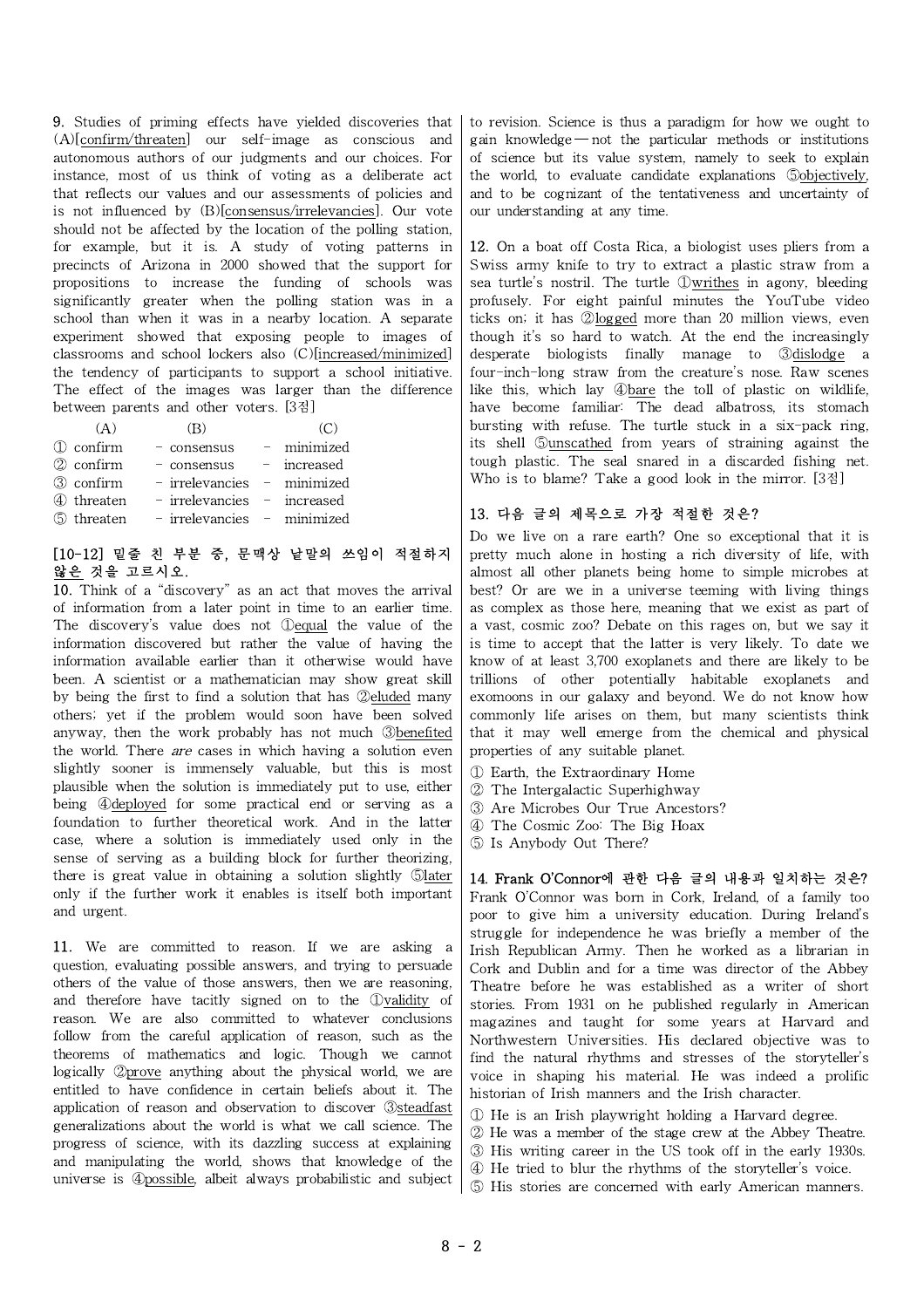#### 15. baiji에 관한 다음 글의 내용과 일치하지 않는 것은?

The baiji is a functionally extinct species of freshwater dolphin formerly found only in the Yangtze River in China. It is also called the Chinese river dolphin. It is not to be confused with the Chinese white dolphin. The baiji population declined drastically in decades as China industrialized and made heavy use of the river for fishing, transportation, and hydroelectricity. The baiji could be the first dolphin species in history that humans have driven to extinction. Efforts were made to conserve the species, but a late 2006 expedition failed to find any baiji in the river. In August 2007, a Chinese man reportedly videotaped a large white animal swimming in the Yangtze, believed to be a baiji. The World Wildlife Fund is calling for the preservation of any possible baiji habitat, in case the species is located and can be revived.

- ① Its sole habitat was the Yangtze River.
- ② It should not be mistaken for the Chinese white dolphin.
- ③ Industrialization played a role in its decline in population.
- ④ It did not turn up during the 2006 expedition.
- $\circled{5}$  The World Wildlife Fund has given up all hope in  $\circ$ reviving the species.

#### 16. 다음 글의 목적으로 가장 적절한 것은?

Please let me take this opportunity to introduce myself and to welcome you to the neighborhood. My wife, Monica, and I live at #19, just up the road from your new home. We have lived on Meadow Street for the past twenty years. Most likely because I'm older than everyone else around here, I am often addressed as the unofficial "mayor" of the neighborhood.

I have been asked by several of our neighbors to communicate their wishes about a problem that has arisen since you moved in. We all love music, and most of us have had, or will have, teenagers. We would, though, appreciate it if you would ask your teens to turn down the volume.

We all look forward to meeting and greeting you  $\int_{\Omega}$  velocity properly after you have the chance to settle in.

- ① to solicit donations for needy neighbors
- ② to invite a neighbor to a block party
- ③ to offer best wishes to a leaving family
- ④ to request an exchange for a better stereo
- ⑤ to complain about a neighbor's loud music

#### 17. 다음 글의 요지로 가장 적절한 것은?

Laughter is one clue to compatibility. It tells you how much you will enjoy each other's company over the long term. If your laughter together is good and healthy, and not at the expense of others, then you have a healthy relationship to the world. Laughter is the child of surprise. If you can make each other laugh, you can always surprise each other. If you can always surprise each other, you can always keep the world around you new. Beware of a relationship in which there is no laughter. Even the most intimate relationships based only on seriousness have a tendency to turn dour. Over time, sharing a common serious viewpoint on the world tends to turn you against those who do not share the same viewpoint, and your relationship can become based on being critical together.

- ① A key to a healthy relationship is laughing together.
- $\oslash$  "No action, talk only" is the seed of relationship failures.
- ③ Serious talk leads to endless criticism of one another.
- ④ The element of surprise brings laughter into your relationship.
- ⑤ Laugh a lot, and you will end up with new relationships.

### [18-24] 다음 글의 빈칸에 들어갈 말로 가장 적절한 것을 고르시오.

18. Good reductionism consists not of replacing one field of knowledge with another but of connecting or unifying them. The building blocks used by one field are put under a microscope by another. A geographer might explain why the coastline of Africa fits into the coastline of the Americas by saying that the landmasses were once adjacent but sat on different plates, which drifted apart. The question of why the plates move gets passed on to the geologists, who appeal to an upwelling of magma that pushes them apart. As for how the magma got so hot, they callin the physicists to explain the reactions in the Earth's core and mantle. None of the scientists is

| 1 innocent  | 2 dispensable | 3 meticulous |
|-------------|---------------|--------------|
| 4 qualified | 5 connected   |              |

19. Even small differences in annual economic growth rates, if sustained for decades or centuries, eventually lead to huge differences in the levels of economic well-being. The per capita gross national product of the United States, for example, grew at an annual rate of around 1.7 percent per year during the period 1820 to 1998. This led to a twenty-five-fold increase in living standards, with per capita incomes rising from around \$1,200 per person in 1820 to around \$30,000 today (in 1990 dollars). The key for the United States to become the world's richest major economy was not spectacularly fast growth, such as China's recent achievement of 8 percent growth per year. The key was , the fact that the United States maintained that income growth rate for almost two centuries.

② originality ③ transparency

④ liquidity ⑤ consistency

#### 20. Believing-for-a-reason .

I may believe that my neighbor has few friends because no one ever visits him. I may never have made this reasoning explicit, either to myself or to anyone else. Still, if asked the question "Why do you think he has few friends?" I can reply, without any introspection or self-observation: "Because no one ever visits him." That a subject is in the relevant state does not necessarily manifest itself in conscious review of the reasoning but does necessarily include the ability to express it both in the form of a demonstration and an expressive self-explanation, i.e., a rational explanation of one's own belief that one can just give. [3점]

- ① often results from the state of mutual contradictions
- ② need not be the result of any conscious process at all
- ③ may lie in the subject's ability to review a conclusion
- ④ seldom denies the existence of premise and conclusion
- ⑤ ought to be constantly mediated by connecting principles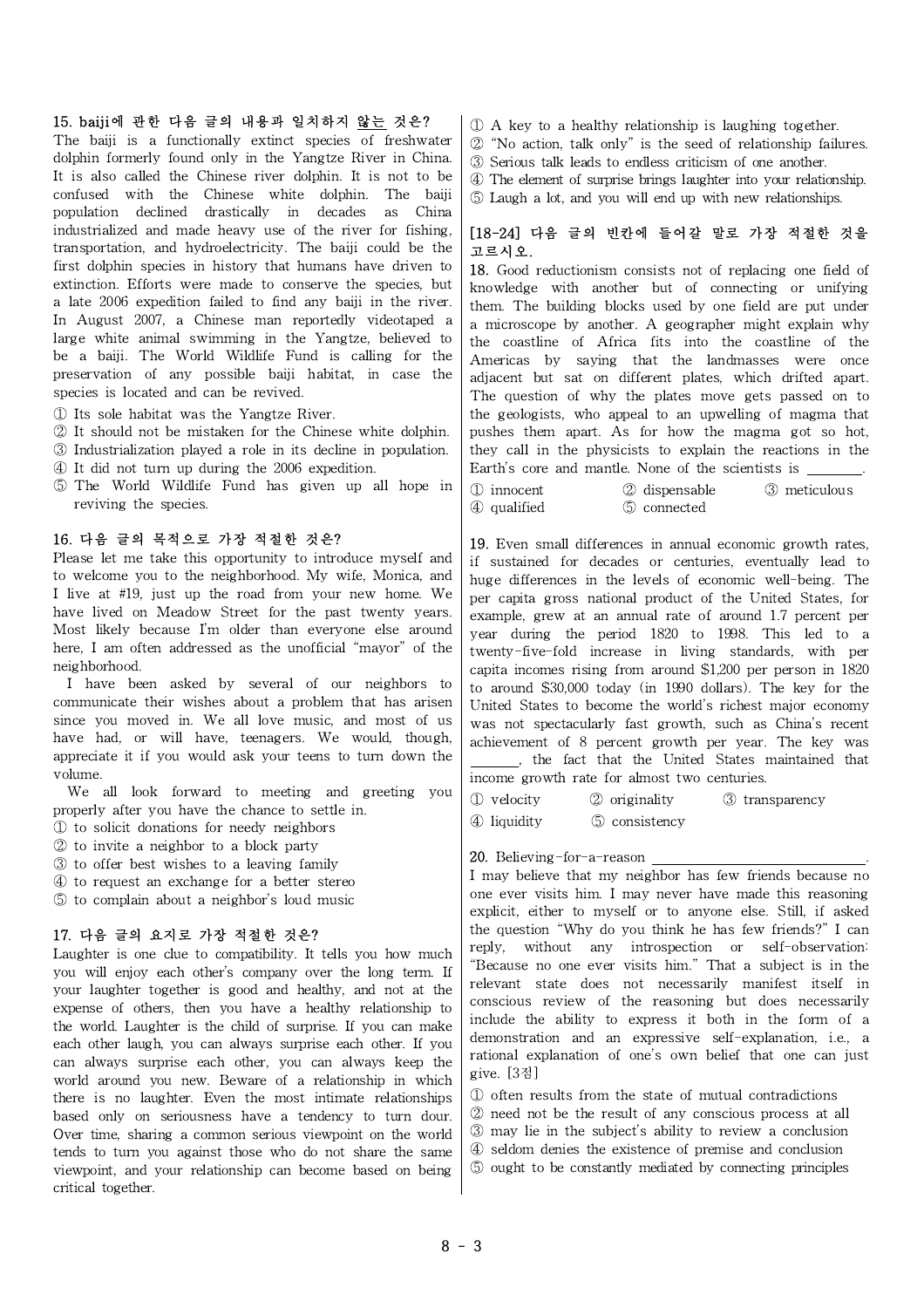21. We know that blind evolutionary processes can produce human-level general intelligence, since they have already done so at least once. Evolutionary processes with foresight ─ that is, genetic programs designed and guided by an intelligent human programmer — should be able to achieve a similar outcome with far greater efficiency. This observation has been used by some philosophers and scientists to argue that human-level AI is not only theoretically possible but feasible within this century. The idea is that we can estimate the relative capabilities of evolution and human engineering to produce intelligence, and find that human engineering is already vastly superior to evolution in some areas and is likely to become superior in the remaining areas before too long. The fact that evolution produced intelligence therefore indicates that human engineering will .

- ① compete against superintelligence
- ② lag far behind evolutionary processes
- ③ disguise itself as human-level AI
- ④ soon be able to do the same
- ⑤ repeat similar mistakes

22. The number of electric cars in the world passed the 2 million mark last year and the International Energy Agency estimates there will be 140 million electric cars globally by 2030 if countries meet Paris climate agreement targets. This electric vehicle boom could leave 11 million tons of spent lithium-ion batteries in need of recycling between now and 2030. However, in the EU as few as 5% of lithium-ion batteries are recycled. .

Not only do the batteries carry a risk of giving off toxic gases if damaged, but core ingredients such as lithium and cobalt are finite and extraction can lead to water pollution and depletion among other environmental consequences.

- ① This has an environmental cost
- ② It is prohibited to take further steps
- ③ It has identified the cause
- ④ This ratifies the Paris climate agreement
- ⑤ This supports current energy policies

23. The electromagnetic field is everywhere, and every single electron that exists in the universe not only belongs to it, but also is exactly identical to any other electron, anywhere and anywhen. Interchange two of them, and the universe won't notice. Because of that, because of the quantum field they are an expression of, electrons cannot be described as one would describe a macroscopic object. They belong to the field. They are part of it, like a drop of water in the vast ocean, or a gust of wind in the night air, a drop or a gust you cannot localize. As long as one does not look, drops and gusts are just like the ocean itself, like the wind. Mingled into an entity much vaster than themselves, . [3점]

- ① they provide vectors to the core of the universe
- ② they create a ripple effect in the quantum field
- ③ they have no identity of their own
- ④ they fail to achieve their full potential
- ⑤ they serve as catalysts for many reactions

24. Cost of production concepts are not very useful to the understanding of the economics of agriculture, just as cost of production of pizza is not very useful to understanding the pizza industry. A more appropriate comparison, given the nature of joint production in agriculture, is the relation of cost of production of pizza to the structural understanding of the restaurant industry. Too great a reliance on cost of production is a danger because of the inherent weaknesses of analyses that follow, the resources devoted to cost of production which would be better used elsewhere, and the limited focus of issues which can result from its emphasis. Cost of production seems, on the surface, to be a useful and basic element to economic analysis. Further, noneconomists relate well to the concept of cost of production, while supply functions, input demand functions, length-of-run and other important issues are less obvious concepts. As a result, cost of production often becomes considered as

- ① an instrumental source of agricultural investment decision
- ② an end rather than a tool with limited analytic capability
- ③ one of the weakest indices of long-term market growth
- ④ a test of inter-industry collaboration assessment
- ⑤ an obscure measurement of market assets

## [25-26] 다음 글의 주제로 가장 적절한 것을 고르시오.

25. In the U.S. the proportion of infants who were nursed at all by their mothers, and the age at which those nursed infants were weaned, decreased through much of the 20th century. For example, by the 1970s only 5% of American children were being nursed at the age of six months. In contrast, among hunter-gatherers not in contact with farmers and without access to farmed foods, infants are nursed far beyond six months, because the only suitable infant food available to them is mother's milk: they have no access to cow's milk, baby formula, or soft food replacements. The age of weaning averaged over seven hunter-gatherer groups is about three years old, an age at which children finally become capable of fully nourishing themselves by chewing enough firm food.

- ① relationship between the age of weaning and available food
- ② necessity of early weaning in hunter-gatherer societies
- ③ controversy over the role of weaning in children's health
- ④ agricultural motivations for early weaning in children
- ⑤ demographic contrasts between farmers and hunter-gatherers

26. Never has China's bond market had such a stormy spring. It has already set a record for defaults in the second quarter. The cost of credit for firms has shot up. Even the state-owned companies that invest in infrastructure, previously sacrosanct, are seen as risks. What has gone wrong? The answer is nothing at all. Defaults are progress for China, which needs to clear a backlog of accumulated debt. This year's casualties amount to a mere 0.1% of the bond market. But that is still an improvement on the recent past, when investors assumed that the government would rescue any big firm in trouble. [3점]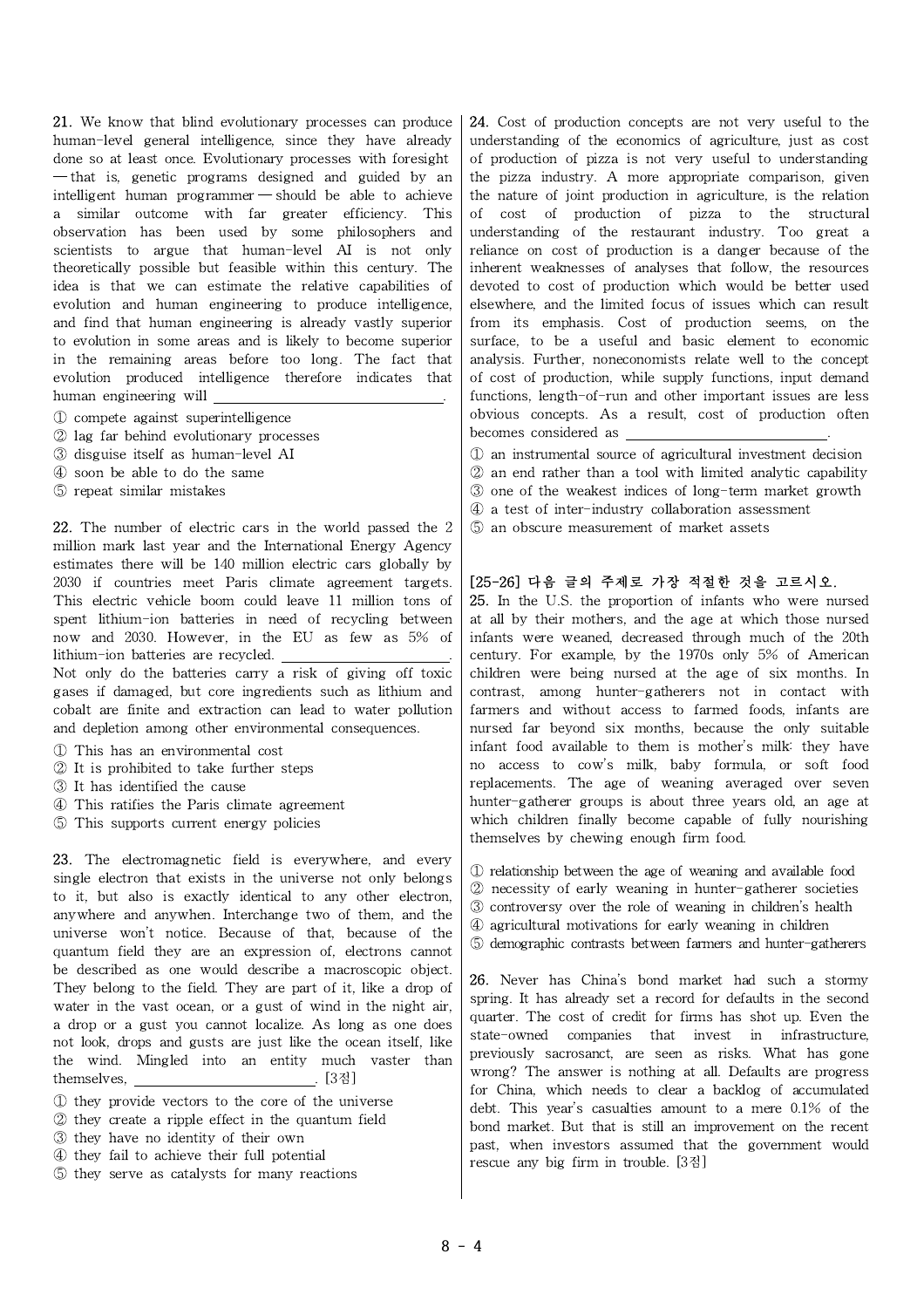- ① the hidden pitfalls of China's economy
- ② the risky investments on China's infrastructure
- ③ the critical need for governmental intervention in China
- ④ the unwarranted concern about China's bond market
- ⑤ the doomed future of China's accumulating debt

#### [27-28] 다음 글의 빈칸 (A), (B)에 들어갈 말로 가장 적절한 것을 고르시오.

27. Deficiencies of innate ability may be compensated for through persistent hard work and concentration. One might say that work substitutes for talent, or better yet that it (A) talent. He who firmly determines to improve his capacity will do so, provided that education does not begin too late, during a period when the plasticity of nerve cells is greatly reduced. Do not forget that reading and thinking about masterpieces allows one to assimilate much of the skill that created them, providing of course that one extends beyond conclusions to the author's insights, guiding principles, and even style. What we refer to as a great and special talent usually implies superiority that is expeditious rather than qualitative. In scientific undertakings, however, the slow prove to be as useful as the fast because scientists like artists are judged by the quality of what they produce, not by the  $(B)$  of production.

|              | (B)      |  |
|--------------|----------|--|
| (1) creates  | power    |  |
| 2 creates    | speed    |  |
| 3 suppresses | quantity |  |
| 4 suppresses | speed    |  |
| 5 encourages | power    |  |
|              |          |  |

28. Professions embody expertise, prestige, autonomy, dignity, and formal learning, values that often are incompatible with politics. The historic struggles of public professions to purge themselves of politics — for example, the city manager versus party hacks; the librarian versus ignorant censors; the environmental scientist versus political ideologues — all reflect this  $(A)$ . Nor do professionals like bureaucracy, which they often view as an impediment to the free exercise of their specializations. Certain kinds of specialized professionals, such as scientists and engineers, working for the federal government express much less satisfaction with their work than federal executives. Put bluntly, professionals who choose the public service often must overcome their  $(B)$  for its two major features: politics and bureaucracy. [3점]

| 1 resistance             | antipathy  |  |
|--------------------------|------------|--|
| 2 congruence             | affinity   |  |
| 3 resistance             | affinity   |  |
| 4 congruence             | antipathy  |  |
| <b>5</b> incompatibility | aspiration |  |
|                          |            |  |

#### [29-30] 주어진 글 다음에 이어질 글의 순서로 가장 적절한 것을 고르시오.

29. For most of Western history, curiosity has been regarded as at best a distraction, at worst a poison, corrosive to the soul and to society. There's a reason for this. Curiosity is unruly.

(A) In short, curiosity is deviant. Pursuing it is liable to bring you into conflict with authority at some point, as everyone from Galileo to Charles Darwin to Steve Jobs could have attested. A society that values order above all else will seek to suppress curiosity.

(B) It doesn't like rules, or, at least, it assumes that all rules are provisional, subject to the laceration of a smart question nobody has yet thought to ask. It disdains the approved pathways, preferring diversions, unplanned excursions, impulsive left turns.

(C) But a society that believes in progress, innovation, and creativity will cultivate it, recognizing that the inquiring minds of its people constitute its most valuable asset. By the time of the Enlightenment, European societies started to see that their future lay with the curious and encouraged probing questions rather than stamping on them.

| $\mathbb{D}(A)-(C)-(B)$       | (2) (B)–(A)–(C) | $\textcircled{3}$ (B)–(C)–(A) |
|-------------------------------|-----------------|-------------------------------|
| $\textcircled{4}$ (C)-(A)-(B) | (5) (C)–(B)–(A) |                               |

30. Most existing drones need to be flown by an experienced operator. Indeed, the law often requires this. Drones also need technical support and maintenance.

(A) The drone may fly autonomously, according to a preprogrammed schedule, find its way automatically to a point it is ordered to visit, or be piloted remotely by an operative of the company that supplies the system, from a control centre anywhere on the planet.

(B) This is a term being applied to the offerings of several firms that aspire to sell the advantages of drones without the associated worries. The box in question is a base station that houses the drone, recharges it and transfers the data it has collected to the customer.

(C) And the people operating them would be well advised to have an understanding of the legal and safety implications of what they are up to. Hence the appeal of the "drone-in-a-box."

| $\textcircled{1}$ (A)–(C)–(B) | (2) (B)–(A)–(C)           | $\textcircled{3}$ (B)–(C)–(A) |
|-------------------------------|---------------------------|-------------------------------|
| 4 (C)-(A)-(B)                 | $\mathcal{L}$ (C)–(B)–(A) |                               |

### 31. 다음 글에서 전체 흐름과 관계 없는 문장은?

Many animals cooperate effectively, and a few even give loans. The most famous lenders in nature are vampire bats. These bats congregate in their thousands inside caves and every night fly out to look for prey. When they find a sleeping bird or careless mammal, they make a small incision in its skin, and suck its blood. ①But not all vampire bats find a victim every night. ②In order to cope with the uncertainty of their life, the vampires loan blood to each other. ③Vampires, however, don't give loans in order to alleviate their evolutionary pressure. ④A vampire that fails to find prey will come home and ask a more fortunate friend to regurgitate some stolen blood. ⑤ Vampires remember very well to whom they loaned blood, so at a later date if the friend returns home hungry, he will approach his debtor, who will reciprocate the favour.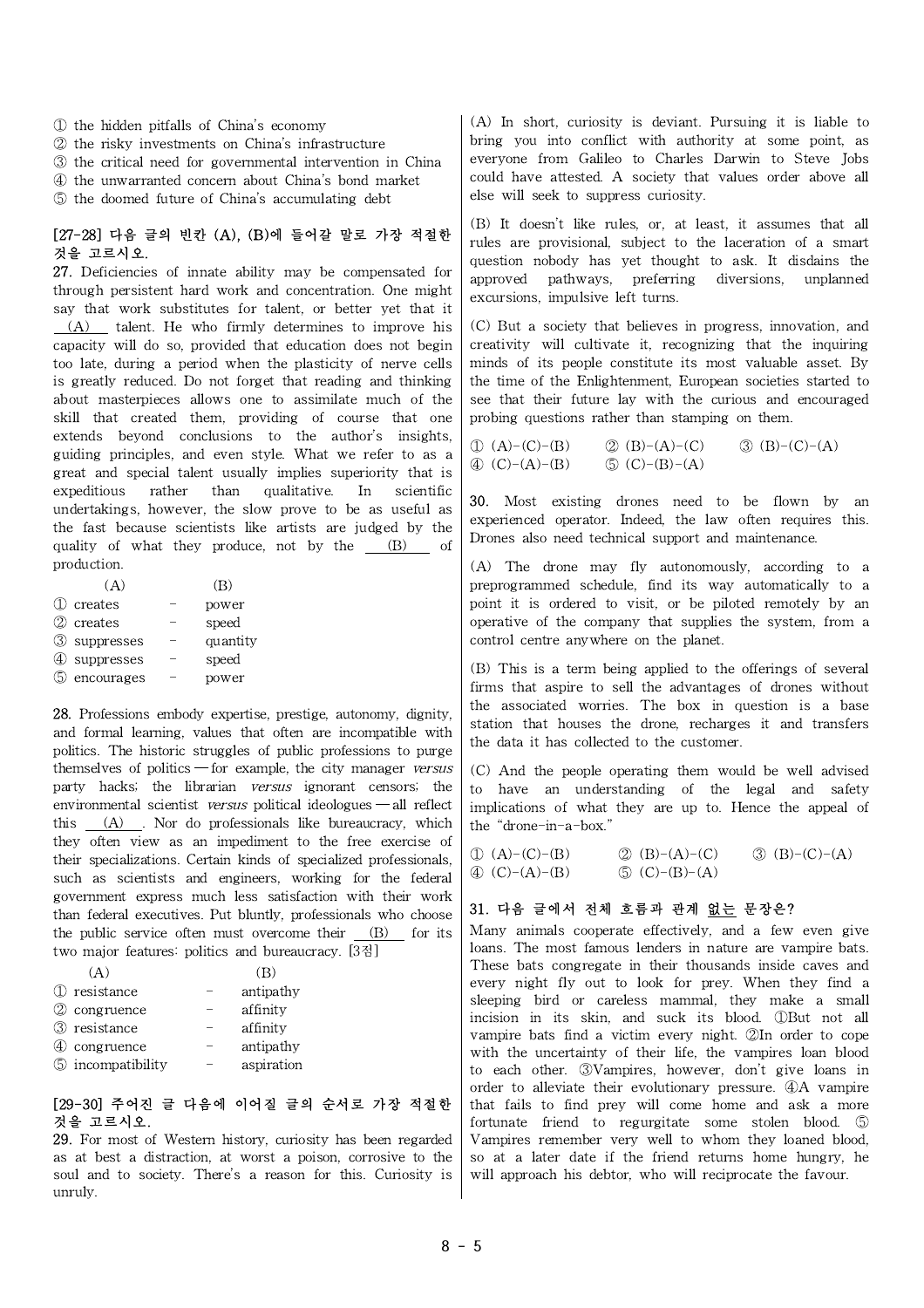### 32. 글의 흐름으로 보아 주어진 문장이 들어가기에 가장 적절한 곳은? [3점]

When you see grass as *green*, the green is no more a property of grass than rustish is a property of water.

Imagine that you are a piece of iron. So there you are, sitting around doing nothing, as usual, when along comes a drop of water. What will be your perception of the water? Yes, of course, a bar of iron doesn't have a brain, and it wouldn't have any perception at all. But let's ignore that inconvenient fact and imagine what it would be like if a bar of iron could perceive the water. From the standpoint of a piece of iron, water is above all *rustish*.  $( \mathbb{Q} )$  Now return to your perspective as a human.  $\left( \varphi \right)$  You know that rustishness is not really a property of water itself but of how it reacts with iron.  $( \mathcal{B} )$  The same is true of human perception. (4) Green is the experience that results when the light bouncing off grass reacts with the neurons in your brain. ( $\circled{5}$ ) Greenness is in us - just as rust is in the piece of iron.

## 33. 다음 글에 나타난 "I"의 심경 변화로 가장 적절한 것은?

I left for Brussels by train in April 1939. Leaving my parents behind when I was only nine years old was deeply distressing. As I reached the border between Germany and Belgium, the train stopped for a brief time and German  $\frac{1}{3}$  prior knowledge customs officials came on board. They demanded to see any jewelry or other valuables I might have. I had been forewarned of this request by a young woman who was traveling with me. I had therefore hidden in my pocket a small gold ring with my initials on it, which I had been given as a present on my seventh birthday. My anxiety in the presence of Nazi officers reached almost unbearable heights as they boarded the train, and I feared that they would discover the ring. Fortunately, they paid little attention to me and allowed me to go undisturbed. As their footsteps grew fainter, a quiet sigh escaped my lips.

① nervous → relieved ② joyous → discouraged ③ indifferent → outraged ④ irritated → terrified

 $\circled{S}$  surprised  $\rightarrow$  disappointed

#### [34-35] 다음 글을 읽고 물음에 답하시오.

People who learn to extract the key ideas from new material and organize them into a mental model and connect that model to show an advantage in learning complex mastery. A mental model is a mental representation of some external reality. Think of a baseball batter waiting for a pitch. He has less than an instant to decipher whether it's a curveball, a changeup, or something else. How does he do it? There are a few subtle signals that help: the way the pitcher winds up, the way he throws, the spin of the ball's seams. A great batter winnows out all the extraneous perceptual distractions, seeing only these variations in pitches, and through practice

he forms distinct mental models based on a different set of cues for each kind of pitch. He connects these models to what he knows about batting stance, strike zone, and swinging so as to stay on top of the ball. These he connects to mental models of player positions: if he's got guys on first and second, maybe he'll sacrifice to move the runners ahead. Because he has culled out all but the most important elements for identifying and responding to each kind of pitch, constructed mental models out of that learning, and connected those models to his mastery of the other essential elements of this complex game, an expert player has a better chance of scoring runs than a less experienced one who cannot make sense of the vast and changeable information he faces every time he steps up to the plate.

### 34. 위 글의 제목으로 가장 적절한 것은?

- ① Split-Second Decisions Made Easy
- ② When Baseball Players Go Wild
- ③ Baseball 101: Choose the Right Bat
- ④ The Anatomy of a Baseball Pitcher
- ⑤ How Far Can a Batter Hit the Ball?

#### 35. 위 글의 빈칸에 들어갈 말로 가장 적절한 것은? [3점]

- ① future course of events ② athleticendowment
	-
	-
- ③ prior knowledge ④ de facto principles
- ⑤ controlled motivation

### [36-37] 다음 글을 읽고 물음에 답하시오.

In the region of western New York State in which I was brought up, as indeed in a huge part of the Englishspeaking regions of the world, the form  $doesn't$  (a)scarcely exists in vernacular speech. Where I come from, almost everyone says It don't matter and He don't need that.

Naturally, my high school English teacher, Mrs. Breck, took strong exception to this usage, and she relentlessly (b)waged her own little war upon it. I well remember sitting in class one day when her campaign was in full swing. Having heard my classmate Norman say, for the seven hundredth time that day, something like "He don't know that," she decided to strike: "He doesn't know that, Norman." "Yeah, that's right," replied Norman, "he don't." "Not don't, Norman," reiterated Mrs. Breck, her face turning an interesting colour, "say 'He DOESN'T know that." "But... but..." A look of (c)contentment appeared on Norman's face. "But it don't sound right!"

This little episode encapsulates very neatly the (d)contrast between the very special position of one particular form of English, which we call standard English, and all the other varieties of English that there are, which we may collectively term non-standard English. The great majority of English-speakers grow up learning and speaking the (e)local vernacular form of English, which is almost always significantly different from standard English, and is sometimes spectacularly different.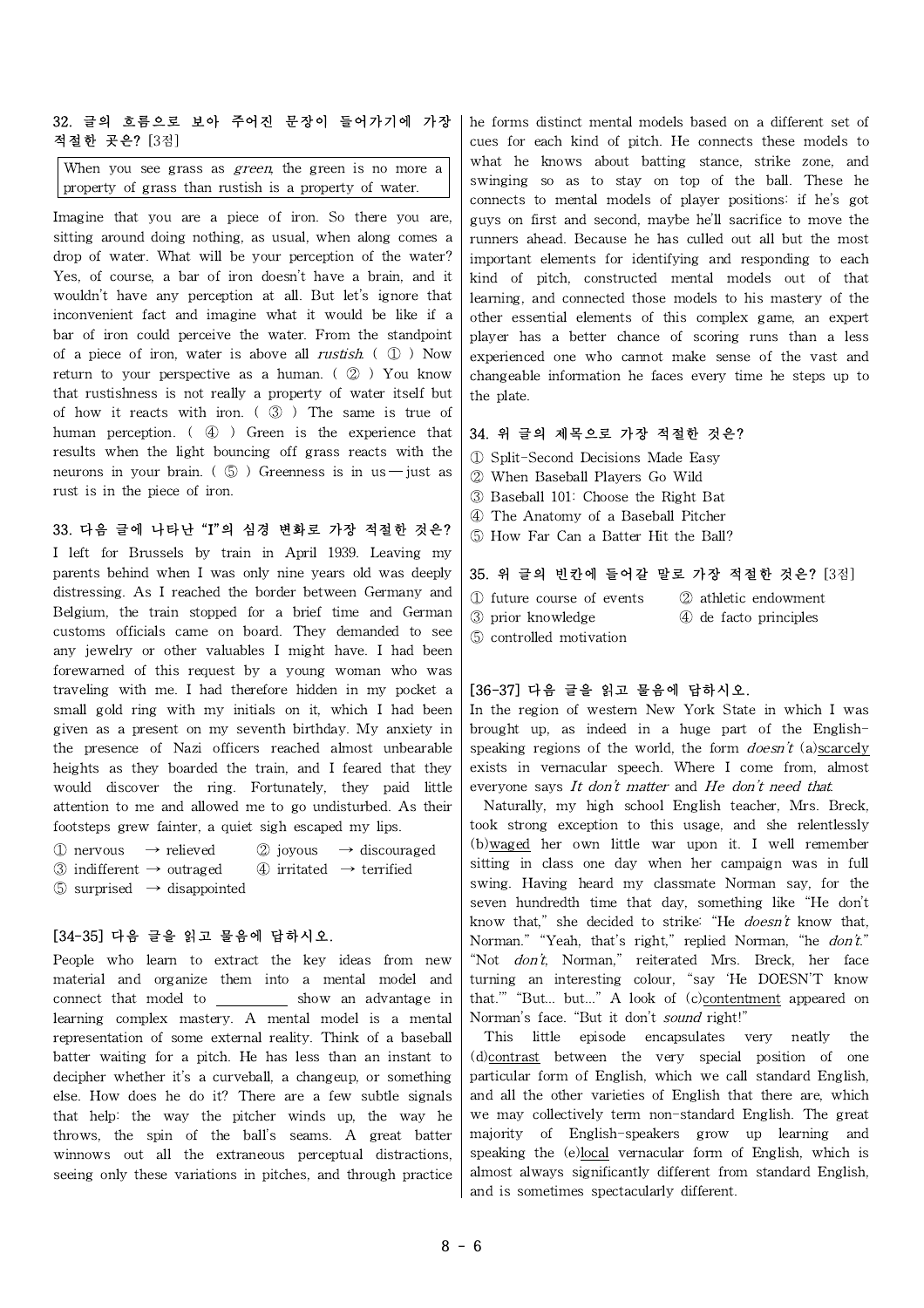#### 36. 위 글의 제목으로 가장 적절한 것은?

- ① Good Old Days: Reflections on My English Teacher
- ② Avoid Dialect Extinction for Diversity's Sake
- ③ Sounding Right: A Dilemma for Policy-Makers
- ④ Standard vs. Non-standard English: Don't It Matter?
- ⑤ Vernacular vs. Prestige English: End the War

## 37. 위 글의 밑줄 친 부분 중, 문맥상 낱말의 쓰임이 적절하지 않은 것은?

 $\textcircled{1}$  (a)  $\textcircled{2}$  (b)  $\textcircled{3}$  (c)  $\textcircled{4}$  (d)  $\textcircled{5}$  (e)  $\textcircled{1}$  nlar

### [38-39] 다음 글을 읽고 물음에 답하시오.

That music can increase cooperation and helpfulness by inducing good moods has been demonstrated experimentally. Rona Fried and Leonard Berkowitz undertook a study with their students at the University of Wisconsin. They divided them into four groups and induced different moods in three of them by playing them different pieces of music. Two selections from Mendelssohn's 'Songs Without Words' were chosen to instill a soothing mood in one group; Duke Ellington's 'One O'Clock Jump' was played to create feelings of excitement in another; and John Coltrane's 'Meditations' was used to instill negative emotions, of sadness and despondency, in the third group. The fourth, control group simply sat in silence for the seven-minute duration of the musical recordings. The students had to complete a mood questionnaire both before and after listening to the music, and this confirmed that the music had made a significant difference to their feelings.

Just before they were dismissed, the experimenter asked for volunteers to help with another, quite unrelated experiment which would require anywhere between fifteen minutes and two hours of their time. They were requested to complete a form to specify whether they were prepared to help, and if so for what amount of time. This, of course, was the test of helpfulness — the experimenter wanted to  $\vert$  many discover whether the four groups varied in their willingness to help according to the type of music to which they had been listening.

This . Those who had listened to the Mendelssohn pieces turned out to be the most helpful, as measured by their willingness to help with the second experiment and the length of time they were prepared to offer. On both measures, the students who had listened to Coltrane's music, leading to adverse moods, were the least willing to be helpful.

### 38. 위 글의 요지로 가장 적절한 것은?

- ① Cooperative groups tended to prefer Mendelssohn's music.
- ② Classical music instilled soothing moods in people.
- ③ Cooperation and helpfulness were affected by musical talents.
- ④ Types of music influenced people's willingness to help.
- ⑤ Excited moods led people to offer more assistance.

#### 39. 위 글의 빈칸에 들어갈 말로 가장 적절한 것은?

- ① had been tested before ② proved to be the case
	-
- ⑤ needed further support
- ③ was challenged by many ④ contradicted earlier findings

## [40-42] 다음 글을 읽고 물음에 답하시오.

According to most definitions of intelligence, a million years ago humans were already the most intelligent animals around, as well as the world's champion toolmakers, yet they remained insignificant creatures with little impact on the surrounding ecosystem. They were obviously lacking some key feature other than intelligence and toolmaking.

Perhaps humankind eventually came to dominate the planet not because of some elusive third key ingredient, but due simply to the evolution of even higher intelligence and even better toolmaking abilities? It doesn't seem so, because when we examine the historical record, we don't see a direct correlation between the intelligence and toolmaking abilities of individual humans and the power of our species as a whole. Twenty thousand years ago, the average Sapiens probably had higher intelligence and better toolmaking skills than the average Sapiens of today. Modern schools and employers may test our aptitudes from time to time but, no matter how badly we do, the welfare state always guarantees our basic needs. In the Stone Age natural selection tested you every single moment of every single day, and if you flunked any of its numerous tests you (A)were pushing up the daisies in no time. Yet despite the superior toolmaking abilities of our Stone Age ancestors, and despite their sharper minds and far more acute senses, 20,000 years ago humankind was much weaker than it is today.

Over those 20,000 years humankind moved from hunting mammoth with stone-tipped spears to exploring the solar system with spaceships not thanks to the evolution of more dexterous hands or bigger brains. Instead, the crucial factor in our conquest of the world was our ability to connect humans to one another. Humans nowadays completely dominate the planet not because the individual human is far smarter and more nimble-fingered than the individual chimp or wolf, but because Homo sapiens is the only species on earth capable of cooperating flexibly in large numbers. Intelligence and toolmaking were obviously very important as well. But if humans had not learned to cooperate flexibly in large numbers, our crafty brains and deft hands would still be  $(B)$ 

### 40. 위 글의 밑줄 친 (A)가 의미하는 바로 가장 적절한 것은?

- ① might prosper eternally ② would die soon
- ③ sharpened tools slowly ④ could pick flowers quickly
- ⑤ became a farmer eventually

#### 41. 위 글의 빈칸 (B)에 들어갈 말로 가장 적절한 것은? [3점]

- ① developing far more acute senses
- ② significantly impacting the ecosystem
- ③ overcoming numerous hurdles in the wild
- ④ searching for easy prey in groups
- ⑤ splitting flint stones rather than uranium atoms